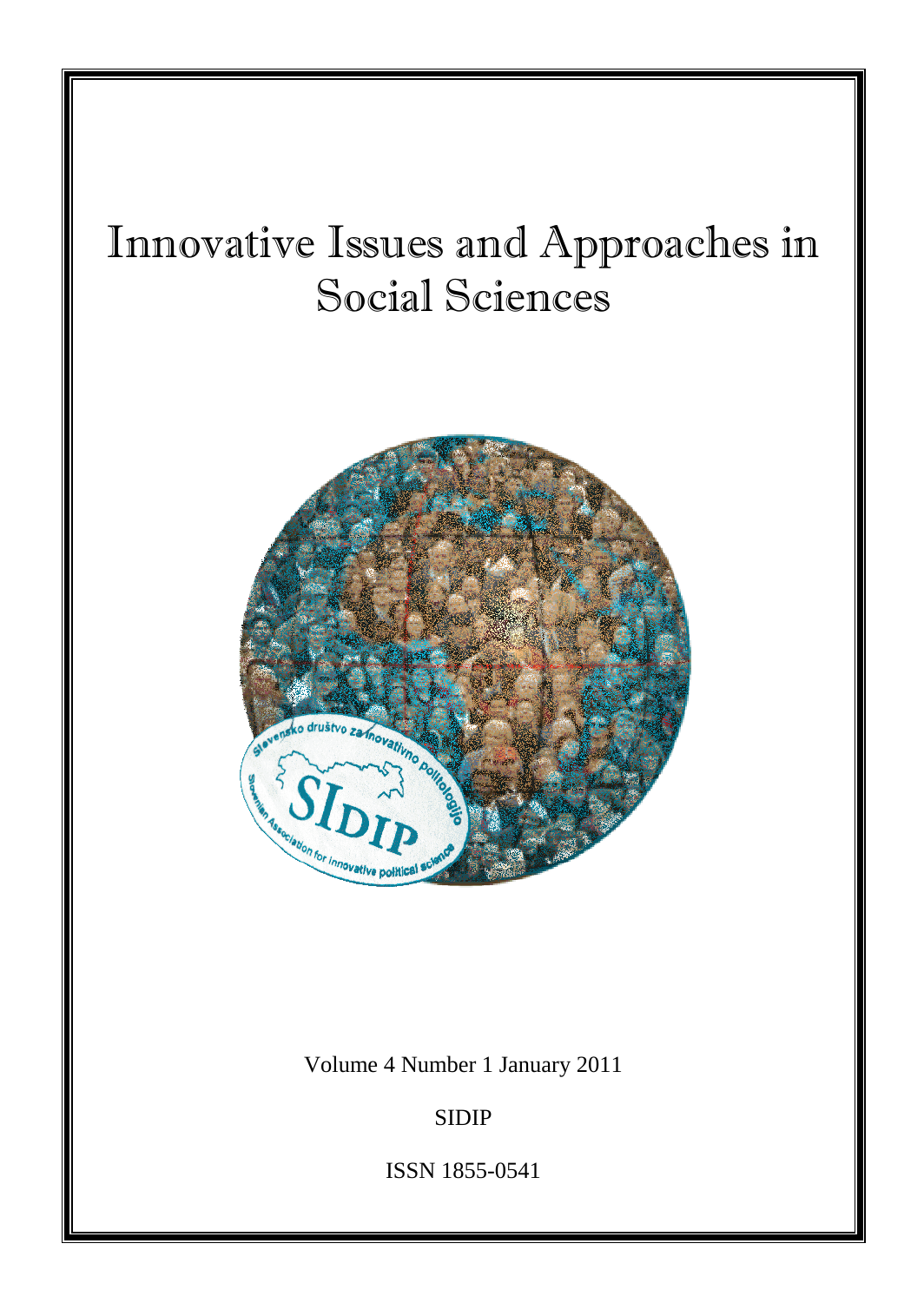*Innovative Issues and Approaches in Social Sciences, Vol.4, No.1* 

# Innovative Issues and Approaches in Social Sciences (IIASS)

**Publisher:** Založba Vega Vega Press

#### **Editor-in-Chief and Managing Editor:** PhD. Uroš Pinterič

#### **International Editorial Board:**

| PhD. Li Bennich Bjorkman | Uppsala University                        | Е                             |
|--------------------------|-------------------------------------------|-------------------------------|
| Simon Delakorda          | Institute for Electronic Participation    | Α<br>C                        |
| PhD. Michael Edinger     | University of Jena                        | а                             |
| Mateja Erčulj            | <b>SIDIP</b>                              | s<br>Ш                        |
| PhD. Bela Greskovits     | Central European University               |                               |
| MSc. Sandra Jednak       | University of Belgrade                    | S                             |
| M.A. Mira Jovanović      | University of Zurich                      | Ш                             |
| PhD. Karl Koth           | University of Manitoba                    | $rac{\mathsf{h}}{\mathsf{g}}$ |
| PhD. Jose M. Magone      | <b>Berlin School of Economics</b>         | у                             |
| PhD. Aleksandar Marković | University of Belgrade                    | A                             |
| Warren Master            | The Public Manager                        | lf                            |
| PhD. Piotr Sitniewski    | Bialystok School of Public Administration | C<br>b                        |
| PhD. Ksenija Šabec       | University of Ljubljana                   | o                             |
| PhD. Inga Vinogradnaite  | <b>Vilnius University</b>                 | о                             |
| Phd Lasha Tchantouridze  | University of Manitoba                    | $\overline{\mathsf{h}}$<br>q  |
|                          |                                           |                               |

#### **Editorial correspondence**

All correspondence or correspondence concerning any general questions, article submission or book reviews hould be addressed to the ass.sidip@gmail.com

#### **Subscription to IIASS**

ASS is available free of any charge at ttp://vega.fuds.si/ but if you like to et your electronic copy personally ou can write to iiass.sidip@gmail.com

#### **Advertising**

you would like to inform your colleagues around the world on new book or forthcoming event we can offer you this possibility. Please find our advertising policy at http://vega.fuds.si/. For additional questions or inquiries you can contact as on the general e-mail iiass.sidip@gmail.com with subject: Advertising inquiry or secretary of the journal on tina.zapusek@gmail.com

Klementina Zapušek SIDIP

**Language editor:** 

Marjeta Zupan

**Secretary:** 

#### **Publishing information:**

IIASS is exclusively electronic peer reviewed journal that is published three times a year (initially in January, May and September) by Vega Press and it is available free of charge at http://vega.fuds.si/

#### **Scope:**

IIASS is electronic peer reviewed international journal covering all social sciences (Political science, sociology, economy, public administration, law, management, communication science, etc.). Journal is open to theoretical and empirical articles of established scientist and researchers as well as of perspective young students. All articles have to pass double blind peer review.

IIASS welcomes innovative ideas in researching established topics or articles that are trying to open new issues that are still searching for its scientific recognition.

#### **Copyrights**

IIASS is product of Vega Press. All rights concerning IIASS are reserved. Journal and Articles can be spread and cited only with information on author of article and journal. Articles published in the IIASS are the work of individual authors and do not necessary represent ideas and believes of Vega Press or Editorial board of IIASS. The responsibility for respecting copyrights in the quotations of a published article rests with the author(s). When publishing an article in IIASS, authors automatically assign copyright to the journal. However, authors retain their right to reuse the material in other publications written or edited by themselves and due to be published at least one year after initial publication in IIASS.

*Abstracting and Indexing services: COBISS, International Political Science Abstracts, CSA Worldwide Political Science Abstracts, CSA Sociological Abstracts, PAIS International.*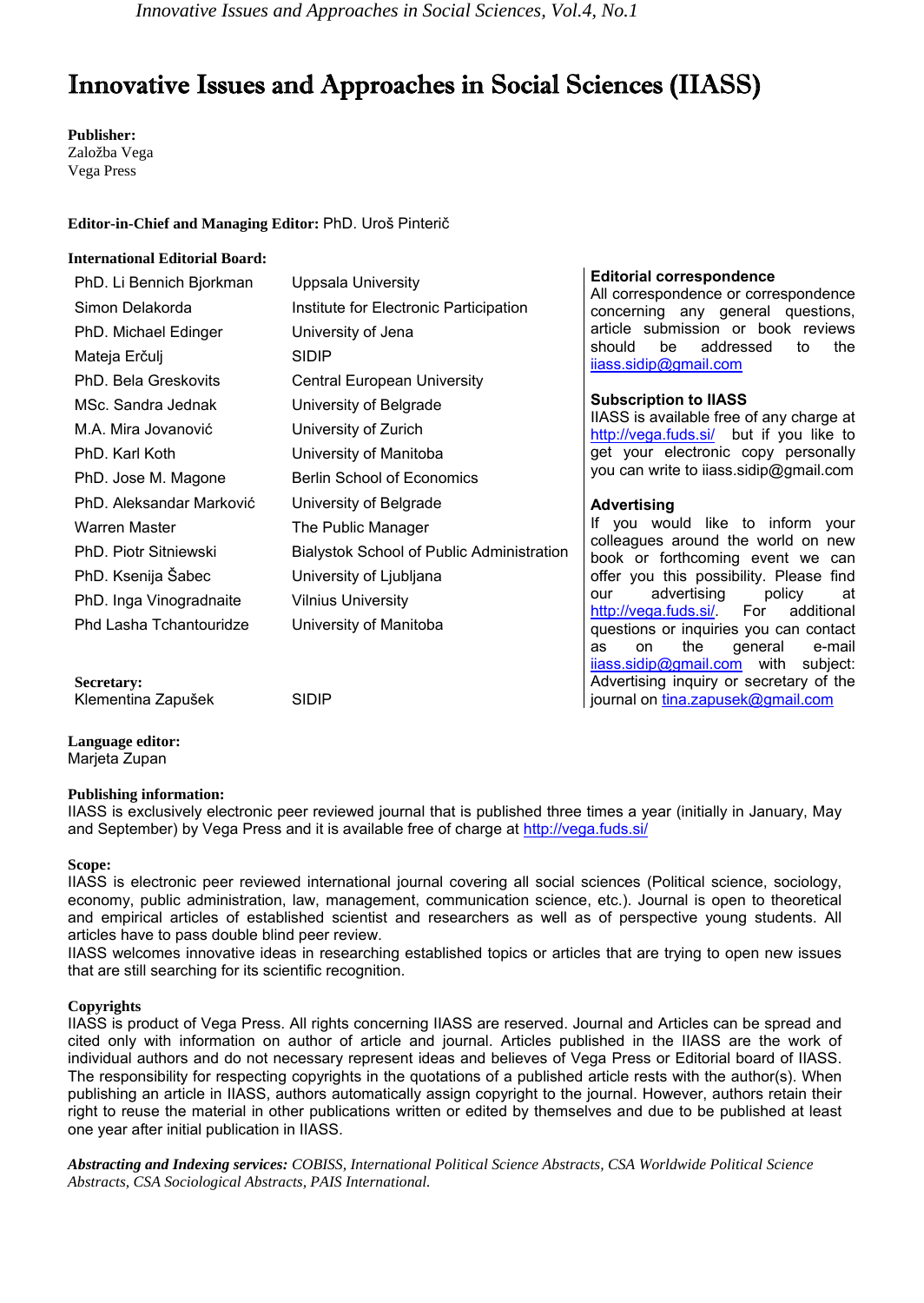# **International status of Tibet**

## **Uroš Pinterič**<sup>∗</sup>

#### **Abstract:**

Tibet represents one of the most controversial situations in world's political situation. On one hand all objective criteria such as different conventions adopted by United Nations Organization (UN) shows violence of fundamental Human Rights and Freedoms. On the other hand international community does not react. In article we will discus a development of »Tibetan case« and potential reasons of such inactivity of international community, UN Organization and other reasons allowing Peoples Republic of China to violate basic principles accepted by international community represented in UN Organization. In the firs part of the article there is a short overview of Tibetan history. In the second part relations between Tibet and Peoples Republic of China are represented. In the last part there is an international dimension included. Hidden idea of this article is that international law is not enough powerful and that relations of power between states still prevail.

**Key Words:** Tibet, Peoples Republic of China, UN Organization, Human Rights, International community, International law

### **Introduction**

 $\overline{a}$ 

Struggle for autonomy of 2,5 square kilometers of »desert« on average 4500 meters above sea level is now more than fifty years old. In this article we will discuss about (inter/intra-) national dimensions of Tibetan<sup>2</sup> case.

 Difficulty of Tibetan situation can be perceived in more dimensions. The first one can be called the national one and it is composed of natural conditions of area and historical development. The second one is intranational and incorporates relations between Tibet and Peoples Republic of China (PR China). Last dimension can be logically called

<sup>∗</sup> PhD Uroš Pinterič, is senior researcher at University and Research Centre Novo mesto and Assistant professor at Faculty of Applied Social Studies in Nova Gorica.

 $2$  In this article Tibet is defined as area of historical Tibet and not Tibetan autonomous region which does PR China usually use.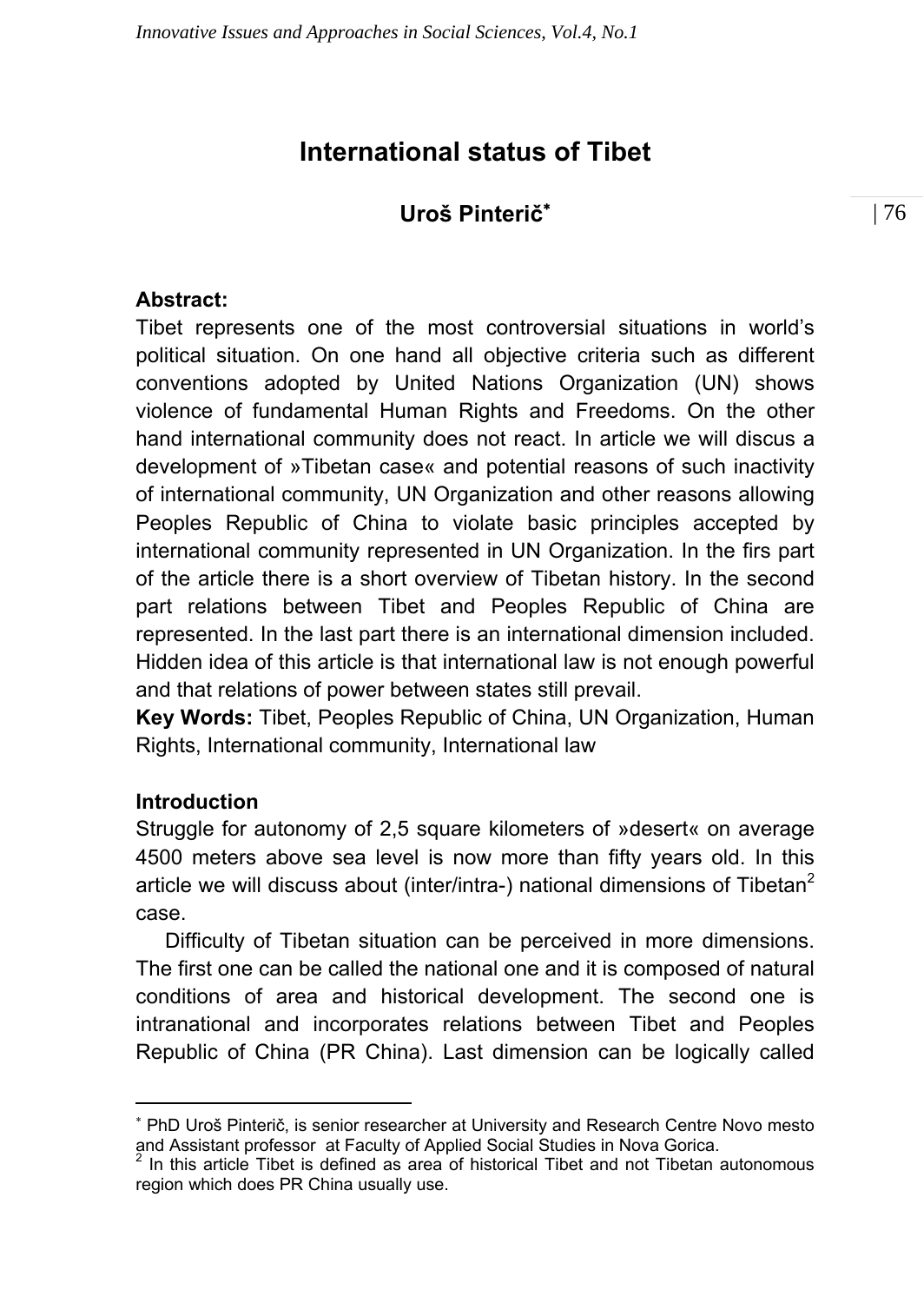international and beside before mentioned actors, which also incorporates international community.

 In discussions national and intranational dimensions are usually not pointed out enough. Standpoint that status of Tibet is an intranaitional problem is too often accepted and that mean that inappropriate or insufficient international measures are undertaken. The role of international community in this case is also not defined clearly enough as a consequence of understanding status of Tibet as a problem on Tibet – PR China relations. According to abovementioned, we will try to point out some critical ideas on unsolving Tibetan case.

 Article consists of three parts, according to three already mentioned perceived dimensions of Tibetan case. In the first part Tibetan historical development, their tradition and its' inconsistency with Chinese one will be discussed. In the second part we will try to define why this area is so important for PR China to control it (strategic role, human rights, etc.) and in the last part of the article some reasons why international community is quiet in this case will be exposed.

## **Development of Tibet and its case – historical development and cultural- economic differences with PR China**

 First evidences of human existence on territory of today's Tibet are dated in Neolithic and Paleolithic. Tibetan tribes were joined with force under Bo dynasty in the  $6<sup>th</sup>$  century. Resistance from unification was suppressed after 628 when sovereign became Srong-btsan Sgam-po who also continued to conquer new tribes. Consequence of this process was a geographical unification of area today known as Tibet and a creation of common Tibetan nationality. Srong-btsan Sagm-po created also new institutions in military, political, legal, cultural and religious field as a consequence of developing Tibetan nationality (Heyu, 1988: 7-16). With his work Srong-btsan Sagam-po »created« Tibetans as one of Chinese nations of that time and became an important creator of Tibetan history. His successor started spreading Buddhism, and Tibetans became one of the most influent nations of that time in today's PR China territory. Dar-ma (841-845) was the last emperor that governed the unified Tibetan tribes. He opposed Buddhism and so in year 841 he burnt all Buddhist books and banished Buddhism from Tibet for 137 years. After his death successors disputed among themselves for succession and as a consequence there were more than 300 years of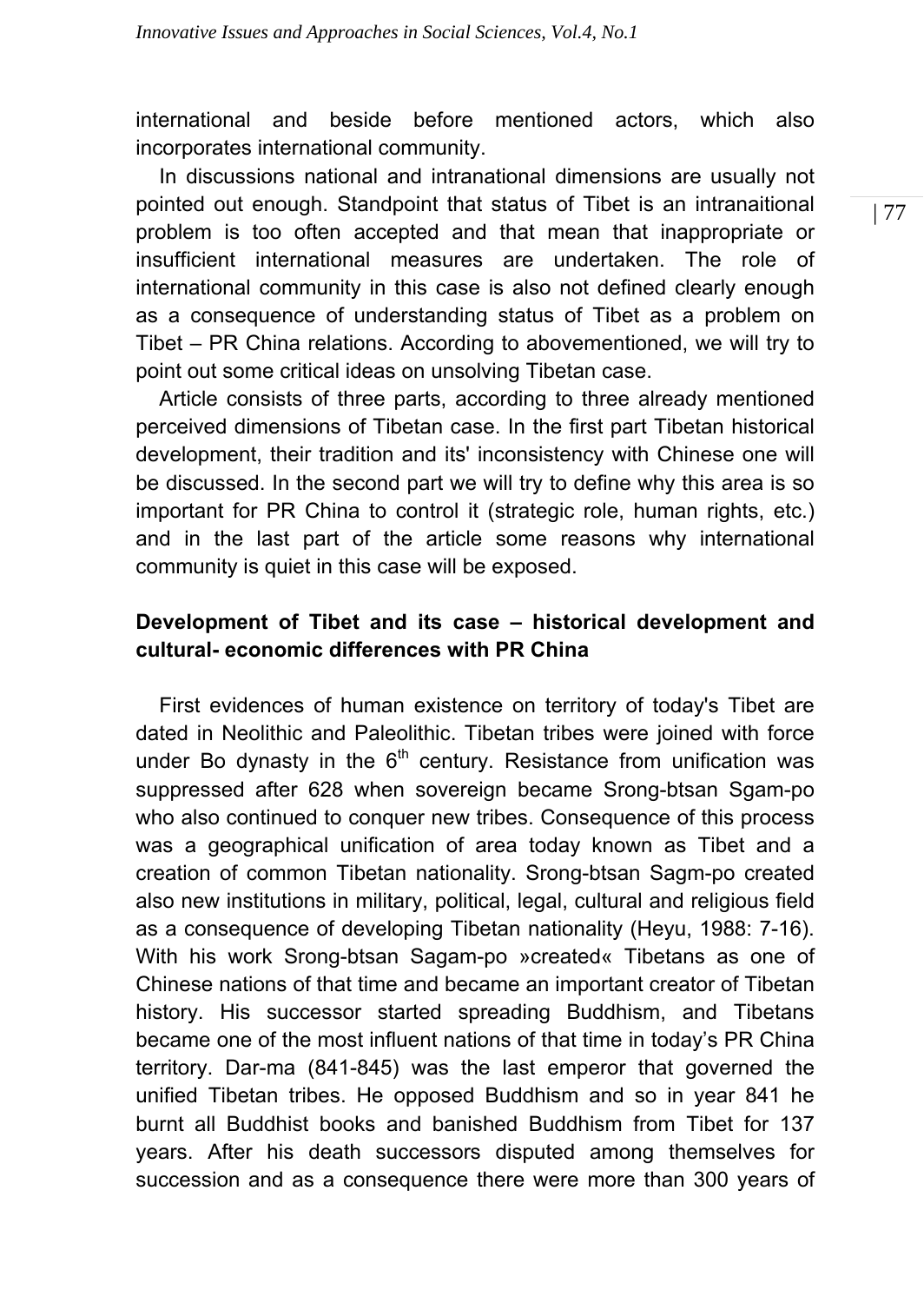anarchy in Tibet. Permanent war and divided Tibetans disabled bringing Buddhism back in until  $10<sup>th</sup>$  century. Buddhist religion divided into different sects creating their own temples and suppressed people, not only ideologically but also economical, politically and even military. Because of this fact some Buddhist sects soon became even more influential than official government (Heyu, 1988: 17).

 A conflict among Tibetan tribes continued but for the history of Tibet the next important step was the appearance of Dalai Lama. It all began in 1409 when Tsong-kha-pa started to build temple of Yellow monks east from Lhasa, from where they were supposed to spread Buddhist ideas over the country from. As first Dalai Lama was posthumous recognized as one of the most influential yellow monks after the death of Tsong-kha-po, Dge-'dun- grub (1391- 1474) (Heyu, 1988: 24). Also in that time disputes among sects were going on. In 1652 emperor Shung Zhi (Quing dynasty) was finally able to reunify territory of Tibetan tribes and reestablished central government. He also invited fifth Dalai Lama to join him ruling the country and confirmed him the title: "Dalai Lama, Overseer of the Buddish Faith on the Earth Under the Great Benevolent Self-subsisting Buddha of West Paradise" (Heyu, 1988: 24). Since that time all Dalai Lamas were named by the central government of Tibet. After the death of fifth Dalai Lama new riots in Tibet appeared (Heyu, 1988: 24).

 In 1751 Tibet or better - Tibetan kingdom - became protectorate of Quing<sup>3</sup> dynasty and consequently a part of former China. However until 1950 Tibet was more or less autonomous (Goldstein, 1998: 84; National Geographic, 1991; Heyu, 1988: 27). The next important turning point in Tibetan history was the invasion of British troops in the middle of the  $19<sup>th</sup>$ century and especially in 1888 when Britains broke in Tibet from India. In 1890 Quing dynasty allowed Britain to conquer that area. The next time British broke in between 1903 and 1904. Thirteenth Dalai Lama resisted and searched support against colonialists. The lack of Quing dynasty's help forced him to escape into exile in Sikkim (Heyu, 1988: 28-29).

 After the Chinese revolution in 1911, Republic of China was established and existed until communist took over the governance. In 1912 thirteenth Dalai Lama came back to Tibet. That time was the time of disputes and instability. On one hand Great Britain wanted to took

<sup>&</sup>lt;u>meta</u><br><sup>3</sup> Today this dynasty is present as Manchu minority living in Manchuria autonomous region on northeast part of PR China (Heyu, 1988: 27-28).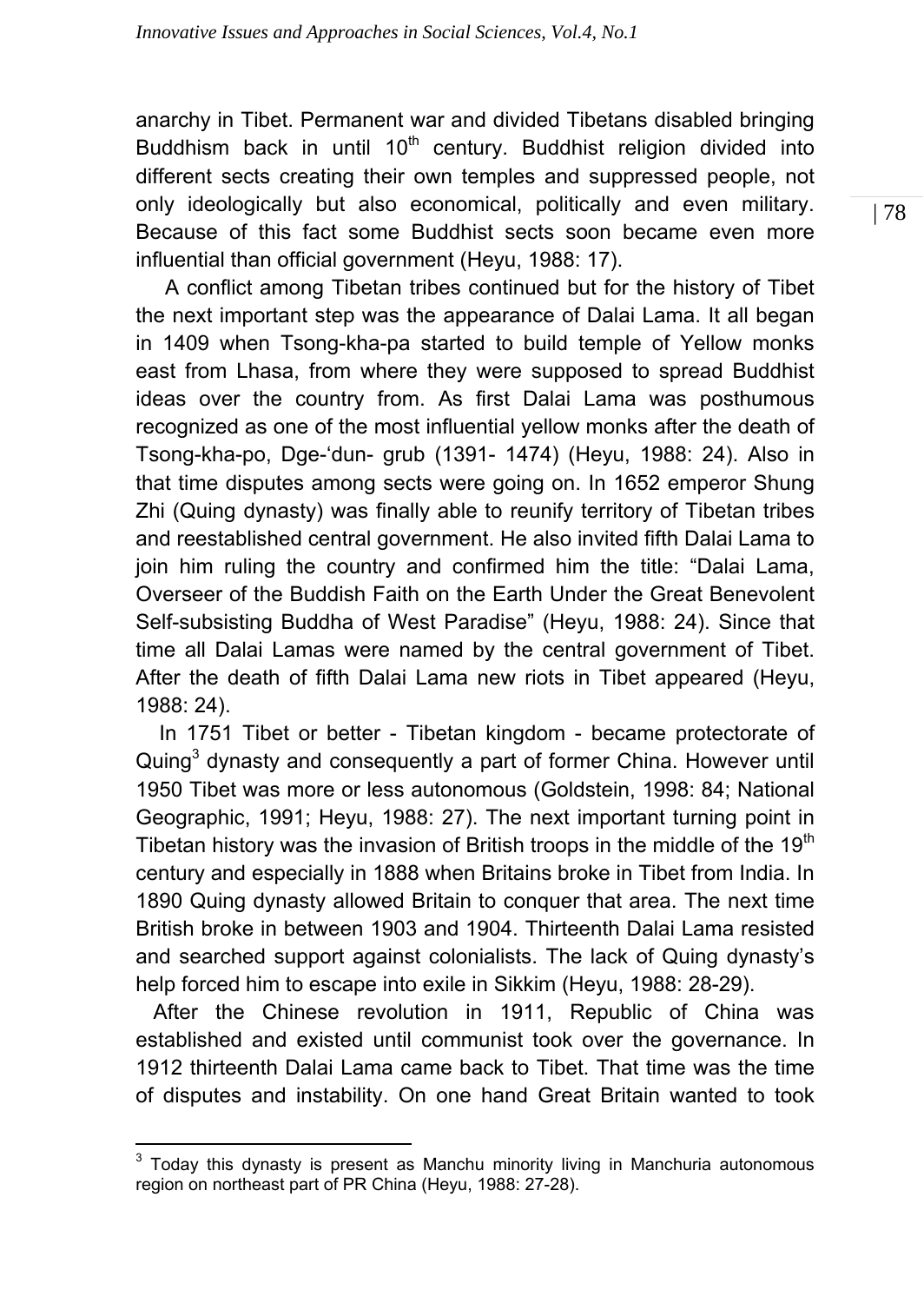over the Tibet and for that reason supported the idea of independent Tibet, but on the other hand China was opposing. The final result of this situation was quite an independent and autonomous Tibet between 1911-1950. In 1933 Dalai Lama XIII. died and in 1938 his reincarnation Dalai Lama XIV. was found. He took over government in Tibet in 1950 (Dalai Lama XIV., 1990: 65,67 ; Goldstein, 1998: 84).

 In 1950 the central government of PR China, established on 1.October 1949, under its leader Mao Zedong occupied Tibet and begun with systematically so-called red terror. Chinese army occupied Lhasa, the capital of Tibet, on October 26. 1951 (Dalai Lama XIV., 1990: 74). Goldstein (1998: 84-85) exposes "that Tibet with subscription of so called seventeen points program" for the very first time in history accepted foreign supremacy. After eight years of apparent coexistence in 1959 there was inviolate resistance of Tibetans. Chinese army suppression was quick and violent. Dalai Lama had to escape to Dharamasala, where Indian government offered the asylum to him and 80.000 refugees and the possibility to create Tibetan government in exile.

 Tibetans are well adopted to live and work high above sea level. Traditionally they run agriculture and especially cattle-breeding. Their culture has foundations in Buddhism and it is significant different from Chinese, which is based on Taoism and belongs to Han tradition. In Juznic (1983: 334) language classification, Tibetan language as well as mandarin Chinese belong to the common Sino-Tibetan language group and that they are only two branches of it. However it is important to notice that it is one of the most branching out language group in the world with numbers of accents that with their differences make communications among citizens of PR China even harder. One branch of Sino-Tibetan language group is Chinese (Han) one and the second one is Tibeto-Burman language branch. In the second group we can find also Tibetan language, which is spoken in part of PR China (Tibet), Kingdom of Nepal and Kingdom of Buthan. Even though Tibet was often under Chinese "protectorate" its culture remained because of the influence of Buddhism and strong religious, political and national authority concentrated in every Dalai Lama.

 According to this short overview of Tibet's development one can say that despite of Chinese supremacy, Tibet lived and still lives its own different life. Its life is based on different cultural development based on Buddhism and different living conditions. Traditional economic system is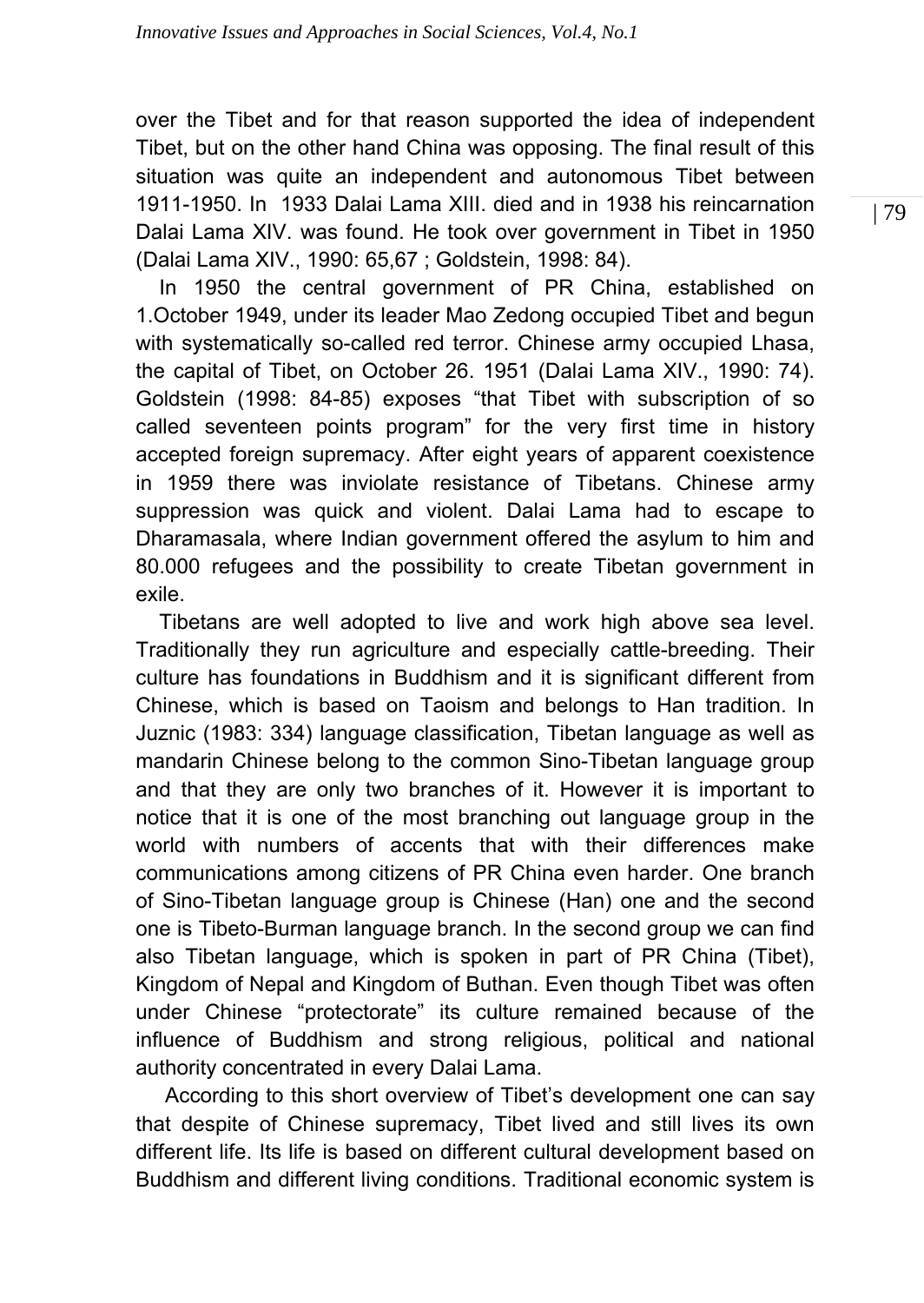adapted to geographic conditions as well. The main source of their economy is agriculture, especially breeding. Central PR China's government forced industrialization of Tibetan area. On the basis of this short description and according to today's situation when after fifty years PR China is still not able to assimilate Tibetans, one can say that Tibet an PR China are two absolutely different worlds which can and should not be equalized – especially not by physical force.

## **Tibet and PR China**

 In this chapter, we will continue with the already described historical development of Tibetan case. First we have to stress that PR China understands Tibet as belonging under its own sovereignty and that Tibetans do not agree with this. Good proof for this situation is the web side of Tibetan government in exile, where political situation in Tibet is described as following: "Government in exile: parliamentarian, Government: communist, Relations with PR China: colonial, Legal status: occupied."<sup>4</sup> On the other hand PR China is exposing its opposite truth, shortly presented on one of PR China's foreign ministry web side where states that Tibet has never been an independent country<sup>5</sup>. As described we can clearly see the difference between Tibetan and official opinion of PR China.

 Violations of Human Rights in Tibet by PR China are clearly described in autobiography of Dalai Lama XIV (Dalai Lama XIV., 1990: 224-253). The official version exposed by the government in Peking is that they maintained development, progress and freedom from imperialism (colonial pretensions of Great Britain in the beginning of XX. century). Recent violations of human rights and freedoms are still present as in jails with torture, and imprisonment of the underage persons (who might even be important religious figures in Tibet despite their youth) $6$ . According to data of Tibetan government in exile in 1999 there were about 615 political prisoners in Tibet. About 79% of them were monks and nuns<sup>7</sup>. Compulsory settlement of Hans and birth restriction for Tibetans caused supremacy of Han population over Tibetans (7,5 Mio.:

 $^4$  Source: http://www.tibet.com/glance.html (17, 11.2001)<br><sup>5</sup> Source: http://www.tmpre.cov.or/opg/4576.html (7, 12,20

<sup>&</sup>lt;sup>5</sup> Source: http://www.fmprc.gov.cn/eng/4576.html (7.12.2001)

The youngest political prisoner was six-year-old Panchen Lama, kidnapped by PR China's police in year 1995, just few days after recognition of his religious status. 7

Source: http://www.tchrd.org/hrupdate/2001/200108.shtml (2.12.2001)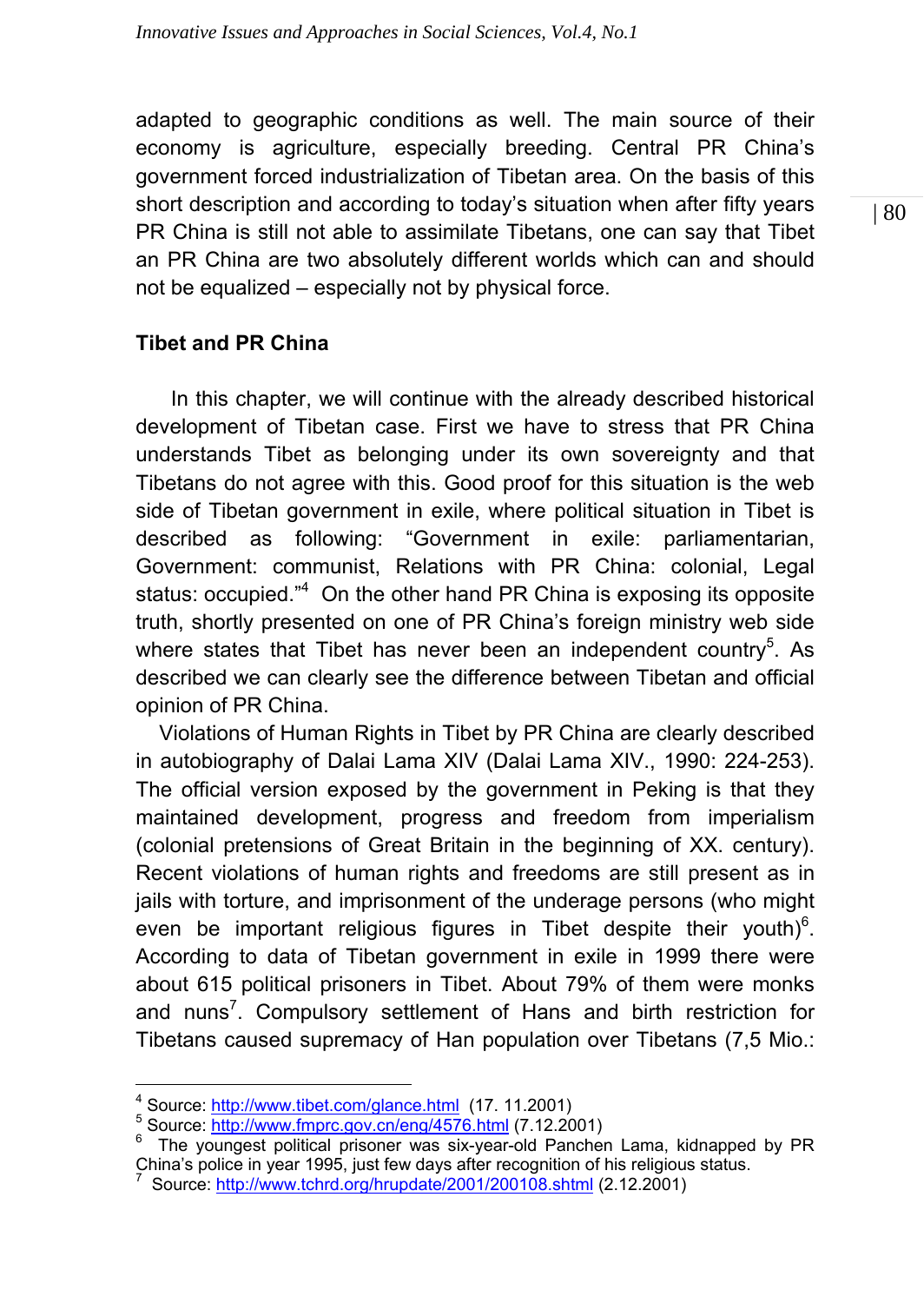6 Mio.) $^8$  (See also Megla, 2001: 4). Such strategy of "chinazation" is defined as one of forms of the genocide in 2(d) article of UN Organization Convention on the Prevention and Punishment of the Crime of Genocide; adopted in year 1948, and as such it is defined also as a crime in international law. According to the data of UN Development Program, Tibet is placed somewhere between 131 and 153 position, among 160 countries taking in account, by index of Human development<sup>9</sup> (This is a good indicator of development that PR China brought to Tibet). The sight of Lhasa map is also interesting, where one can see the presence of police, military forces and prisons area (Schwartz, 1992: XV). After year 1987 a new wave of peaceful protests occurred, which accelerated new wave of mass torture and imprisonment of Tibetan freedom fighters (Schwartz, 1994). Despite of three leaders of PR China who have changed since the occupation ("liberation") of Tibet, protection human rights in Tibet have not improved (Anderson, 1992: 181-192). Violations of human rights can be seen in data on human rights violence in Tibet (forced labor, limited freedom of movement, imprisonment) collected by TCHRD<sup>10</sup> in august 2001<sup>11</sup>.

 Situation in Tibet is from PR China's standpoint totally clear. In their manner Tibet has been a part of China from the very first beginning. After two invasions of British troops in Tibetan area situation was turbulent<sup>12</sup>. Britains were recognized as enemies who wanted to occupy this "Chinese" area, and both, Chines and Tibetans had to rebel. Tibet has never been an independent state recognized in diplomatic way by any other state. Tibet has also never diverged from "sovereign jurisdiction of central government and become independent<sup>"13</sup>. The last standpoint is also exposed in constitution of PR China adopted in 1982 and amended in years 1988 and 1993, which does not provide the right to self-determination. Article 52 even exposes the idea that protection of unified state and uniformity of different nationalities living in that area is duty of every citizen of PR China<sup>14</sup>.

<sup>-&</sup>lt;br>8

<sup>&</sup>lt;sup>9</sup> Source: http://www.tibet.com/Humanrights/hratglance.html (2.12.2001)

<sup>&</sup>lt;sup>10</sup> TCHRD (Tibetan Center for Human Rights and Democracy) is Tibetan nongovernmental organization collecting data on human rights violation in Tibet.<br><sup>11</sup> Source: http://www.tchrd.org/hrupdate/2001/200108.shtml (2.12.2001)

<sup>&</sup>lt;sup>12</sup> Source: http://www.fmprc.gov.cn/eng/4576.html (7.12.2001)<br><sup>13</sup> Source: http://www.fmprc.gov.cn/eng/4576.html (7.12.2001)<br><sup>14</sup> Constitution of PR China, adopted on 4. December 1982, amended in years 1988 and 1993, see also Goldstein, 1998: 83.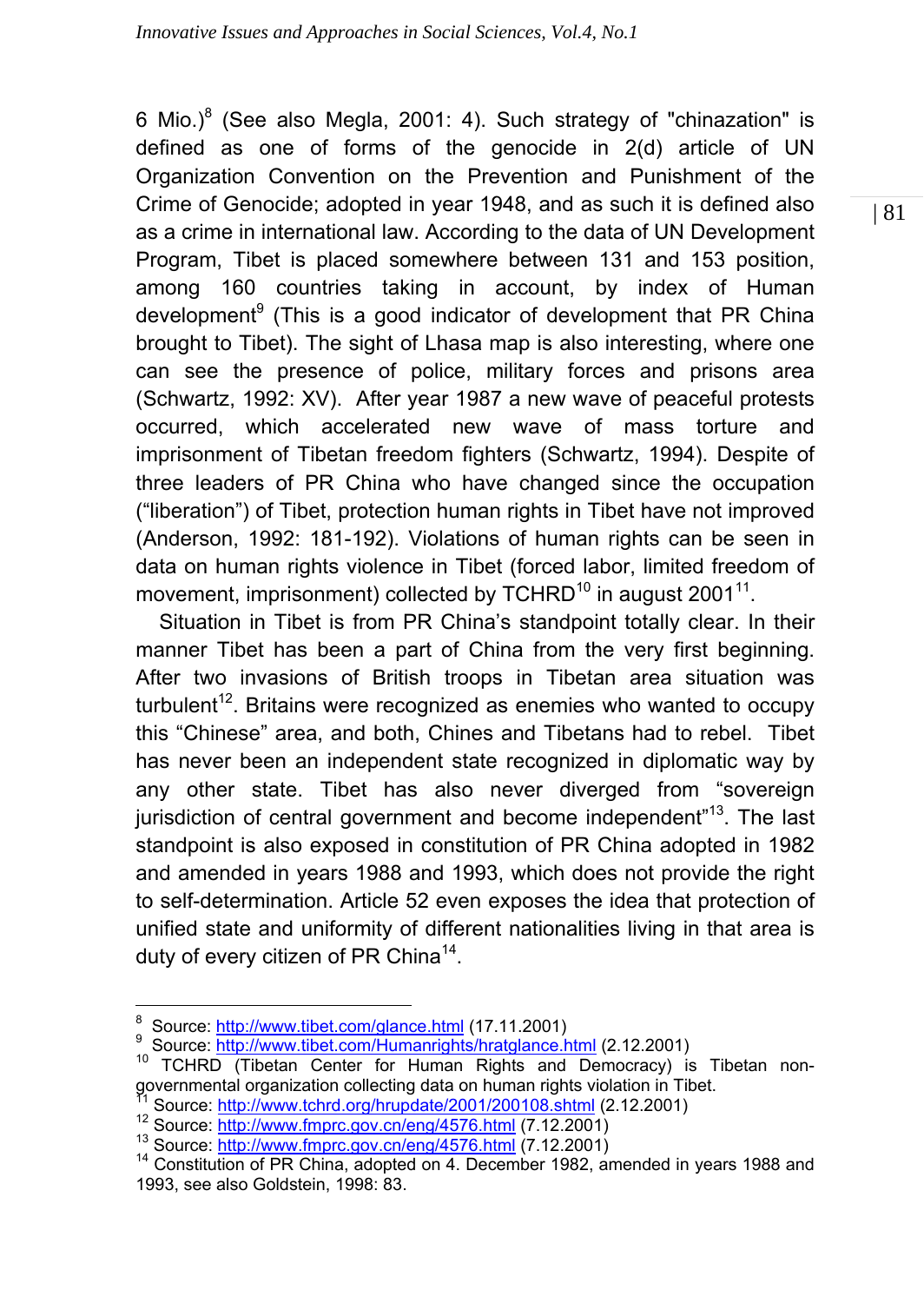Why PR China insists on centralist government and supremacy over Tibet? Tibetan area has at least three important functions. There are some important natural resources (including uranium and gold), the area can partly solve the problem of overpeopled lowland China and the third important function is strategic (Arpi, 1999: 268). According to some data even 90% of Chinese nuclear missiles are kept there (Megla, 2001: 4). Taking in account relatively still unpopulated mowed away area Tibet can be seen as an almost perfect area for nuclear tests. One simple calculation can show its importance. In average there are 117 citizens/km<sup>2</sup> in PR China, from this in Tibet there are 6 citizens/km<sup>2</sup>. If Tibet became independent PR China would lose 35% of its area and only 1,2% of population. In this case there would be 157 citizens/km<sup>2</sup> in new PR China. In this simple calculation that shows the importance of Tibet as an area for settlement of Hans, we did not took into account the potential immigration of Hans. On one hand this shows importance for settlement, but on the other hand this calculation shows us, how unexploited Tibetan area is. Talking about this, we are not allowed to forget about its geographical conditions, which undoubtedly relativize earlier mentioned demographic importance.

 However it is important to expose the relevance of this area for nuclear ban tests. Let us presume that PR China has about 350 nuclear missiles (Grizold, Ferfila, 2000: 358). And about 50 of them are placed in Tibet area (Megla, 2001: 4). That means there is about 25,7% of Chinese nuclear weapons. Another data is that on the border with Russia there is no more nuclear weapon (Grizold, Ferfila, 2000: 358). It is quite doubtful that this weapons was destructed so it must be moved anywhere from populated areas. In this sense, Himalayas area is the almost ideal place to store nuclear weapon. Taking in account that nuclear weapon is undoubtedly state secret we can relativize these data, but there is still the fact that there is about 1/3 of Chinese nuclear weapons, placed on Tibet area. From this standpoint Tibet is the area of strategic meaning and it is logical that PR China is not ready to give it up.

 On this point it is good to start thinking about relations between PR China and international community that will be presented in the next part of the article. According to what we have exposed until now it seems that PR China does not care too much about opinion of the international community. Different states and international governmental organizations (UN Organization, European Parliament) in different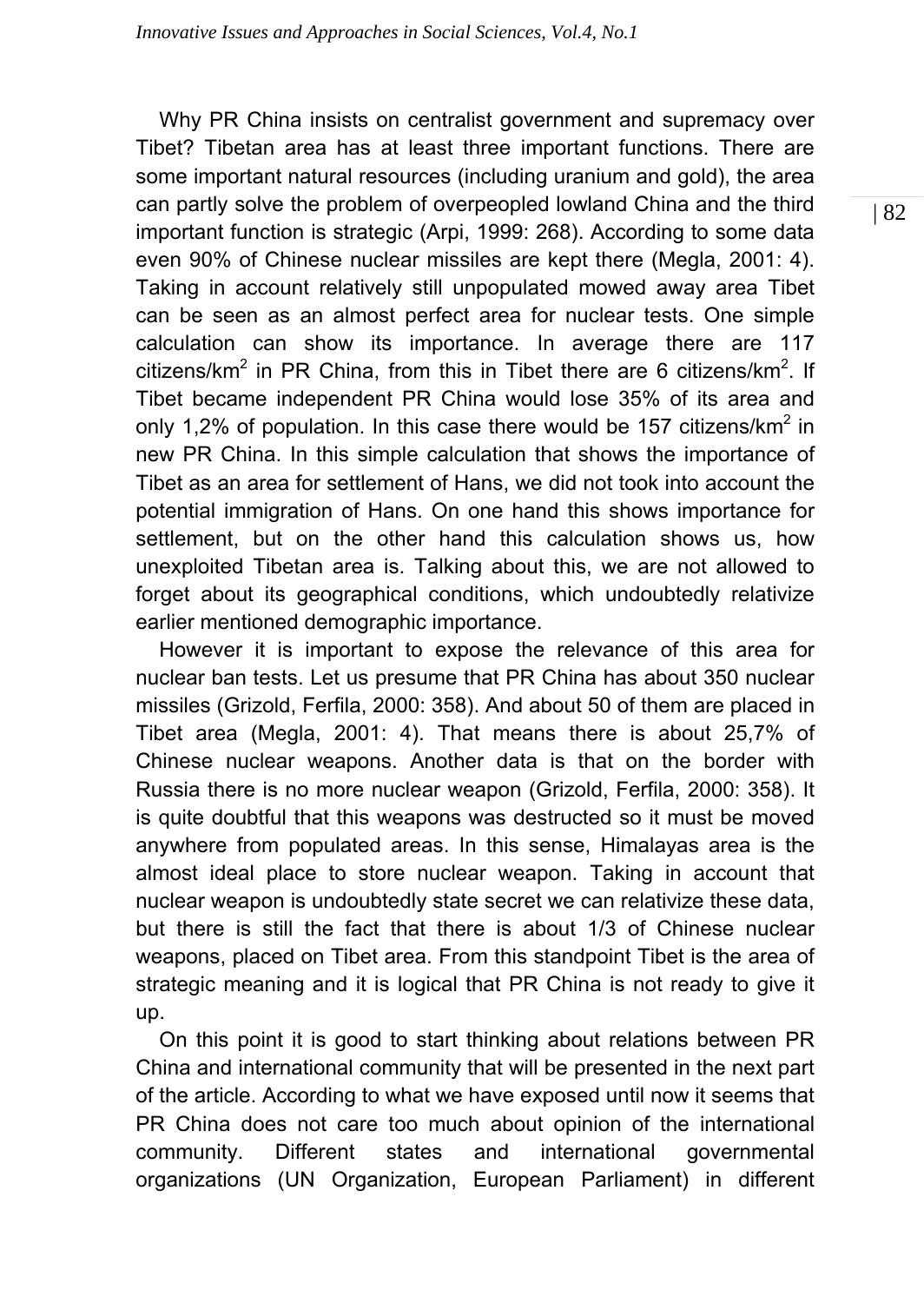resolutions, reports and other documents already opposed Chinese policy affecting Tibet<sup>15</sup>. They reacted upon common situation in Tibet as well as upon events like shooting of peaceful demonstrators by Chinese soldiers in 1989 or disappearance of a six-year-old Panchen Lama in year 1995. There were no important changes in the last fifty-year long occupation of Tibet, but on the other hand there are some indicators that PR China is taking into account the opinion of international community and some states, important especially for its economy and political status in the world.

 PR China is, without any reason, "afraid" of losing its respect in the world. It seems more logic that giving *de facto* autonomy to 36% of its own territory is the act that would increase respect rather than a permanent violation of human rights and military repression over Tibet. However PR China with its population and nuclear weapons is state that cannot be (or there is no political will in international community) easily stopped by international community in its ongoing process of human rights violation.

 One of the most evident cases, showing Chinese power is when PR China prevented participation of Dalai Lama XIV on conference of religious leaders of the world (Megla, 2001: 4). On the other hand this act can be also understood as fear of PR China from authority and reputation of Dalai Lama in the world.

 As it was presented in this part of article one can say that PR China with its treatment of Tibet maintain more or less its internal prestige and fulfills its own strategic interests – especially a possibility to exploit its own uranium resources. This area can also serve as a possible nuclear ban polygon or place that could miltigate its demographic problem.

## **Tibetan case and International Community16**

*International Community and Human Rights in Tibet* 

In the previous part of the article we have already mentioned relations between PR China and international community affecting Tibetan case<sup>17</sup>. Now we will do this more systematic and glance through relations

<sup>&</sup>lt;sup>15</sup> Source: http://www.tibet.com/Resolution/index.html (2.12.2001)

<sup>&</sup>lt;sup>16</sup> Talking about international community we have to be aware of different interpretations of it; sociological, institutional, and one who see only states (see Benko, 1997: 22-27). 17 More about this topic in Arpi, 1999: 330-347.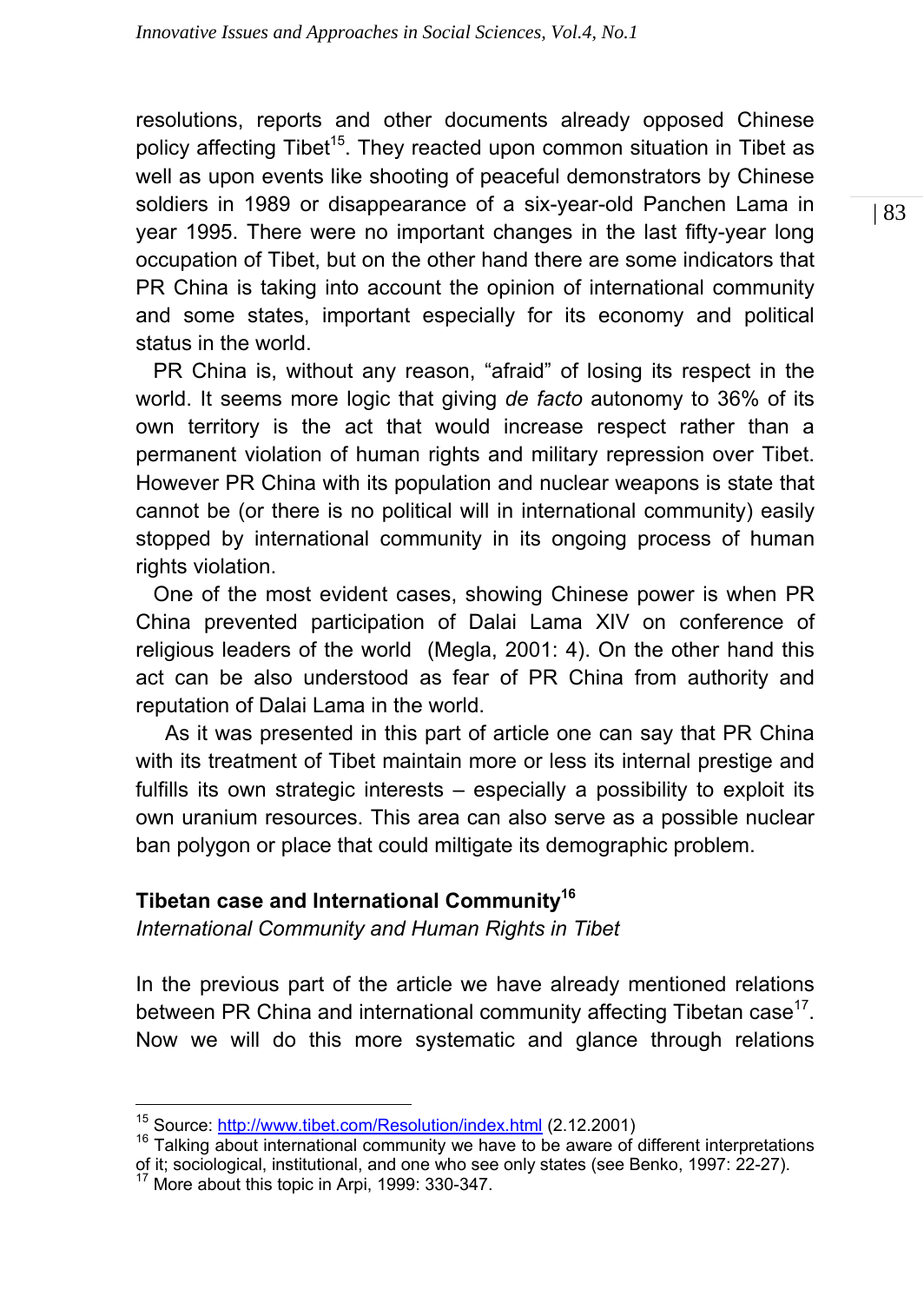between PR China and other national states and PR China and international community as a whole.

 The interest of international community in Tibetan case can be seen from two sides. First, there is an interest of international community as a whole (represented in UN Organization). The only legitimate interest of this so represented international community, based on sociological interpretation, is establishment and protection of human rights, defined in different international documents as Declaration on human rights (adopted in 1948 by UN Organization) is, in the area of Tibet and the whole PR China. The problem is that it disables taking effective measures to achieve these goals. PR China is a permanent member of UN Security Council (it can block any action against itself) and nuclear power (if we define USA as a superpower) and these are two reasons why UN Organization cannot effectively act against PR China.

 The second group of interests can be defined as national interests of different states. Taking in account their acting, one can say that there is no special need among the states to free or range Tibetan area into its own interest sphere, as USA did it in the case of South American continent or Middle East<sup>18</sup>, since the imperialistic pretensions of Great Britain in turn of XIX. and XX. century. In economic context it is good to expose the fact that PR China with its slowly opening market is a potential source of profit for capitalist states. According to this no capitalist state wants to have dispute with China and lose its market as a consequence of warning on its relations to Tibet (Megla, 2001: 4).

 Now we have to place out some more characteristics of UN Organization that are one of the reasons for ineffective acts against PR China and are important for our further argumentation. There are some limitations already in the first chapter of the UN Charter, on which PR China calls upon when international community or national states protests against its activities in Tibet. In the second article of UN Charter in the  $1<sup>st</sup>$  and  $7<sup>th</sup>$  paragraph there is an expressed sovereignty of national states and incompetence of UN Organization to interfere with internal relations of every sovereign state. On the other hand, international law took a position that human rights protection prevails over sovereignty of national states (Degan, 2000: 475 – 477).

 $\overline{a}$ <sup>18</sup> Case of so called strategic relationship between USA and Israel (see Benko, 1997: 244).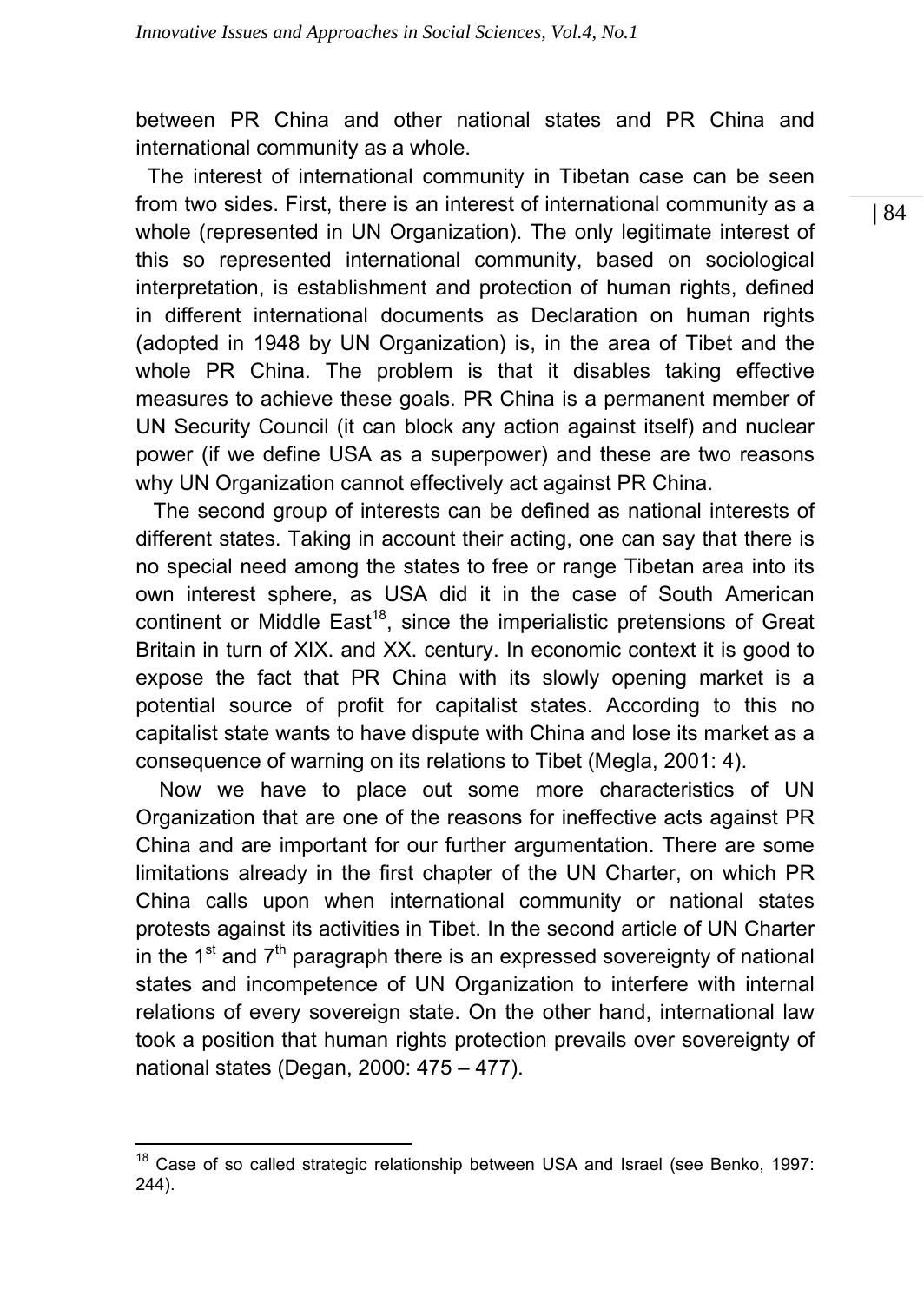In this context Pertic (1977: 139 – 145) warns about the concept of limited sovereignty of states when we talk about human rights, especially the right of self-determination (which is universal and permanent). According to Petric, international law protects national states and not violently joined multinational formations. In this sense, international law protects every nation and the right to self-determination (despite of indistinctness about supremacy of state sovereignty over the right to self-determination).

 At this point, it is meaningful to take excursion to international law and find out the possibilities existing in international law that can influence on Tibetan case. Pertic (1984: 6) points out two basic conditions for the right to self-determination of nation (in fact there are two basic conditions to call a group of people a nation). The first one is the right to physical and national existence and the second one is the right to its own fatherland. Without these two conditions the right to self-determination is pointless. Here we will not expose dispute about if it is enough that this right is only declared or it should also be maintained in reality. Talking about self-determination we have to distinct between internal and external self-determination (in both cases both before mentioned conditions have to be fulfilled). External self-determination results in secession and creating of a new state. On the other hand the internal self-determination does not result in the new state but only in more or less autonomous (on the national or international law based) situation in the framework of existing state (Petric, 1984: 76-96). PR China does recognize the status of autonomous region and also "all" rights of minority to Tibet region on the base of its situation and according to PR China's Constitution, but only formally and in theory. We have already mentioned real situation in Tibet (violation of human rights) and according to this we can recognize legitimate Tibetan demands to external self-determination and separation from PR China. We can assume that until one nation can enjoy their basic human rights and autonomy (right to internal self-determination), it has no right to ask for external self-determination and separation. However, if pre-mentioned rights are violated then every nation fulfilling basic two conditions has right to ask for external self-determination (Petric, 1984: 95-96).

 According to Dalai Lama statements, Tibetans want to achieve autonomy and not their own state (Goldstein, 1998: 87). This makes statement about Tibet as an internal affair of PR China invalid. At the same time, such position makes demands of international community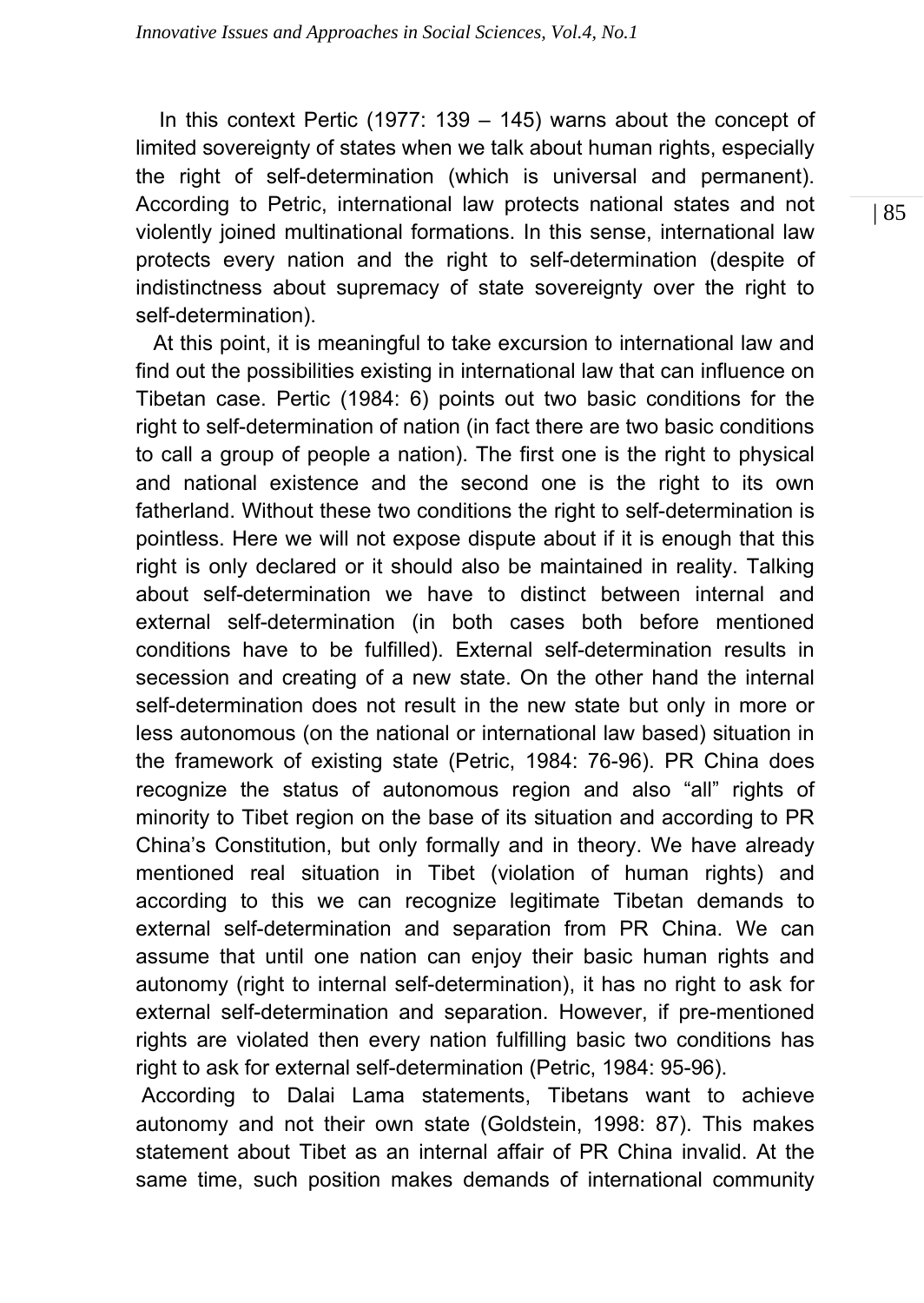asking for effective measures to protect human rights and establishment of real autonomy of Tibet much more legitimate. However, praxis in the world is too often opposite to good ideas of international law. Sum of permanent membership of PR China in UN Security Council, its power to effectively prevent any actions on its area and the absence of interests of other states (world powers) on Tibetan area results in opinion that there is no possibility for effective action for protection of human rights in Tibet. The most common excuse is that Tibet is the internal affair of PR China, which is just the opposite to the standpoint of international law. Here we can expose difference between what it should be (standpoint of international law) and what it is (reality – standpoint of balance of power between states). It is absolutely unreal to expect that any kind of classic military action will be taken. Humanitarian intervention as the only possible solution is questionable as well. The last possibility still has no indisputable status in international law as a normal and allowed measure for prevention of human rights violation. Further on it is not possible to start with it if UN Security Council does not confirm it<sup>19</sup> and PR China is also military too strong to use military force against it without any serious danger for interventionist forces. Other kinds of sanctions, as economic and political, are unacceptable because of national economic interests of other states as it was mentioned before. Referring to the abovementioned, we can say that nowadays the situation in Tibet is acceptable also for other states, because if international community takes action in Tibet then should do the same in other similar cases (Chechnya, Curds, etc.). In the period between 1950 and 2000 there were about 50 resolutions and other documents adopted in different organizations, as a sign of principal opposition to actions of PR China in Tibet. First three resolutions were adopted by UN Assembly General (res. AG 1353 (XIV), res. AG 1723 (XVI), res. AG 2079 (XX)) in years 1959, 1961 and  $1965^{20}$ . Resolutions of UN Assembly General are demanding respect of all human rights in Tibet, including the right to selfdetermination.

 The fact that international community cares about situation in Tibet can be also evident in help, especially in the help of India (Dalai Lama XIV., 1990: 139). Soon after the Indian help, other states joined (Nepal,

<sup>&</sup>lt;sup>19</sup> PR China can use its veto power according to article 27(3) of UN Charter.<br><sup>20</sup> Source: http://www.tibet.com/Resolutions/index.html (2.12.2001)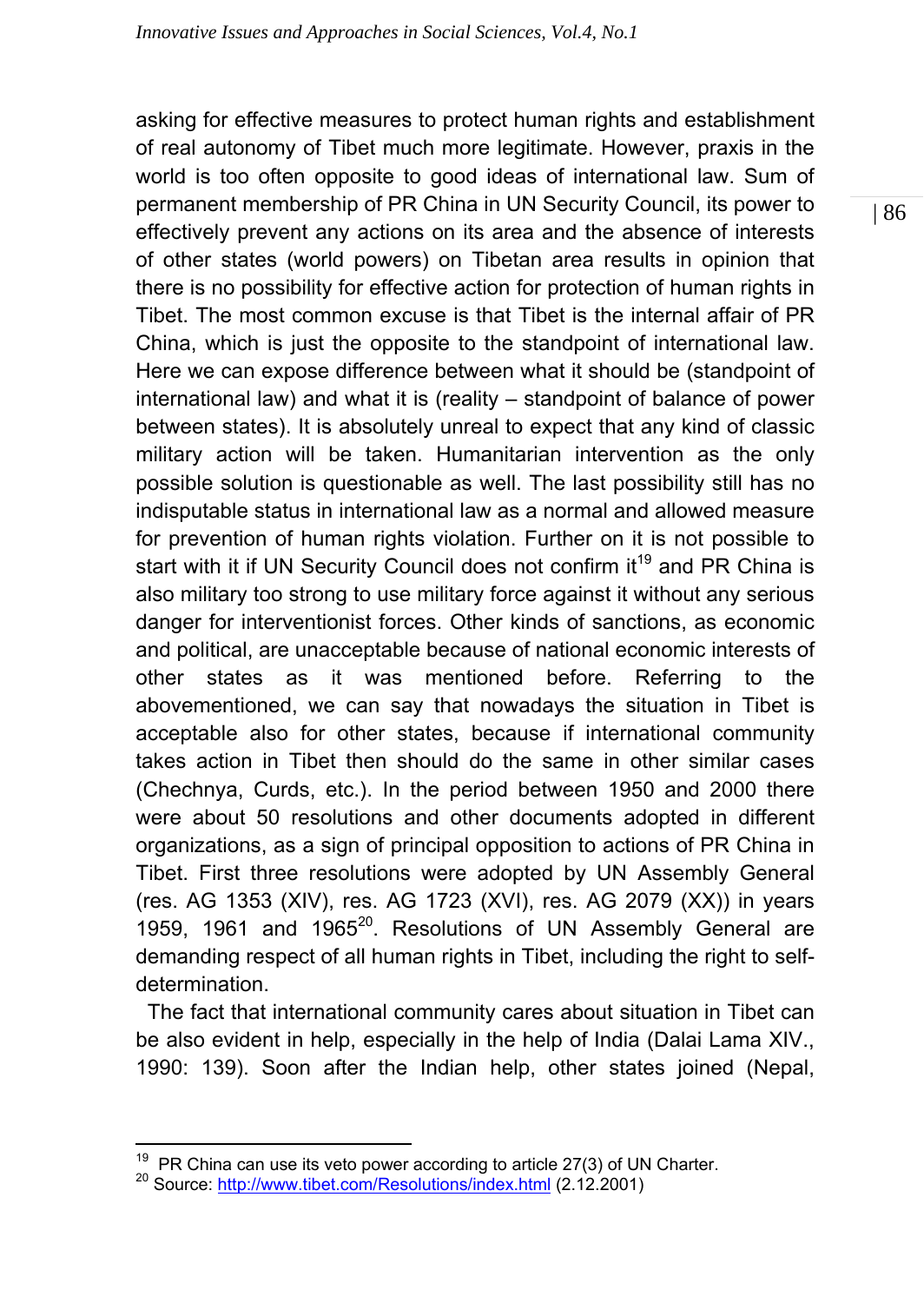Bhutan, Switzerland, Canada and USA $^{21}$ ) and offered exile to Tibetans. With the help of civil society and as a sign of a good will of other states, Tibetans were able to open their embassies in Budapest, Canberra, Paris, Geneva Katmandu, London, Moscow, New Delhi, New York, Tokyo and Zurich<sup>22</sup>. These facts proves us that Tibetan case became a problem of the whole international community and at least sometimes made us feel uncomfortable, what does not suit to international community (or better to the great powers inside it). As a next evidence of consciousness that things in Tibet are against basic human principles is Nobel's price for peace, which Dalai Lama got in 1989 (van Walt van Praag, 1992: 271-281). Dalai Lama started a new campaign for peace in Tibet (after unsuccessful negotiations with PR China) in 1987. He demanded autonomy of the "Great Tibet", not only so called Tibetan autonomous region which is only the part of historical Tibet (look Schwartz, 1994). Dalai Lama in this situation changed from religious leader also into statesman – according to his appearance before west states public (Goldstein, 1998. 87).

 It makes sense to say that international community is worried about the situation in Tibet and is trying to help in different ways, but still in limited extend. On one hand with the lack of interests of the world's great powers and internationally recognized status of Tibet as a part of sovereign PR China and on the other hand with the fear from Chinese reaction on any action for protection of human rights in Tibet. According to the literature we can say that the main work of informing and help to Tibet belongs to voluntary support of international and national NGOs and individuals. They also exert a pressure on national governments to act in favor of Tibetans.

# *Review of International Community actions for Human Rights protection in Tibet.*

 Long history of Tibetans proves that they are able to survive in one of the hardest situations in the world. They went through a long time of tribal conflicts, abolishment of their religion, but they kept their religiosity, which is today, the most interesting one even for the west world. Their way of thinking and adoption to extreme climate and geographical

<sup>&</sup>lt;sup>21</sup> Source: http://www.tibet.com/exileglance.html (2.12.2001) <sup>22</sup> Source: http://www.tibet.com/exileglance.html (2.12.2001)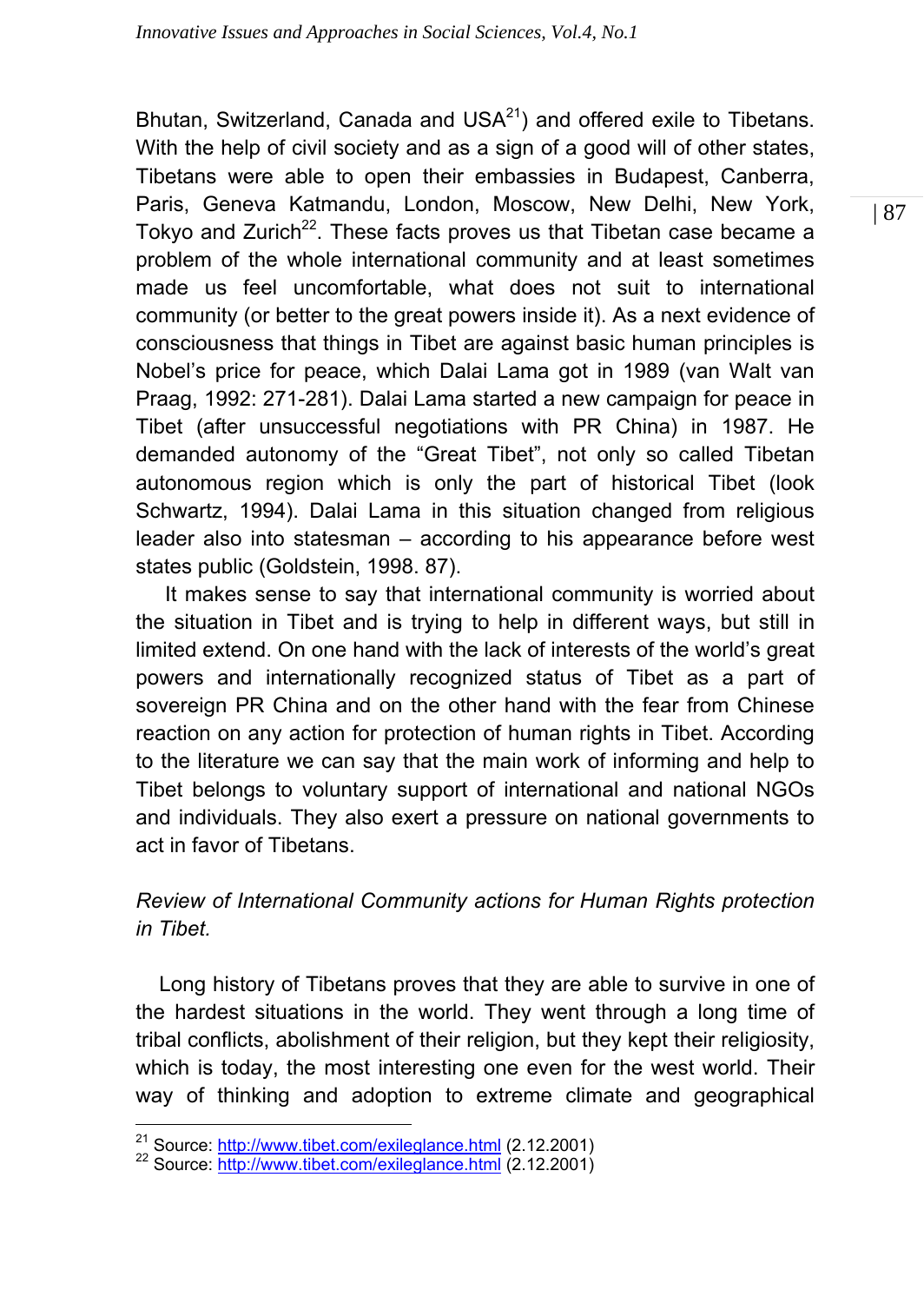conditions prevented PR China to completely erase them from their "roof of the world". International community, which shows their power on special occasions, in the case of Tibet did not do anything very useful. Only individual states and NGOs more effectively helped to Tibetans and tried to mitigate the consequences of Chinese policy in Tibet. Trial of application of universal human rights in a case of Tibet gives us catastrophic results that cannot be in pride of anyone and at least in pride of international community as such.

 We can expose the thesis, which is present in the world in the last time. Human rights are universal and can be protected with all resources and measures available (even with the use of military force if necessary). Only existing limitation in reality is if maintenance of universal human rights is in interest of world's great powers (especially USA). When we look upon Tibetan case, we can see that something is very wrong with the universality of human rights. For comparison (to see how little has changed in the last fifty years in Tibet) we can make excursion in today's situation of global war against international terrorism and international criminal in the name of universal human rights. In one such action in the name of universal human rights, in Afghanistan USA army killed about 100 innocent civilians in one bomb attack $^{23}$ . According to UN Charter, we cannot accept excuse about self-defense $24$ . On the other hand no one wants to take such actions to protect human rights in Tibet. Legitimate question arising here is, if human rights are more universal for USA and the rich world than for Tibet and the third world states. International community does even hardly speak about human rights protection in Tibet (Megla, 2001: 4). The USA were able to legitimate their attack on Afghanistan in a few days, on the other hand UN Security Council was not able to take any effective measure to stop permanent violation of human rights in Tibet for fifty years. It is more realistic to expect economic and political sanctions via international organizations (WTO), but even this possibility is limited and ineffective because of the fear from returned actions of PR China. It could close its market from foreign products. We can say that in the process of maintenance of world peace and security and human rights protection the main role play narrow interests of states and capital and not

 $^{23}$  Dnevnik [TV News: Television Slovenia 1<sup>st</sup> program] (31.12.2001; 1.1.2002)

<sup>&</sup>lt;sup>24</sup> It is at least strange to recognize military action as self-defense if it is going on other states area, just like humanitarian intervention without UN Security Council approval.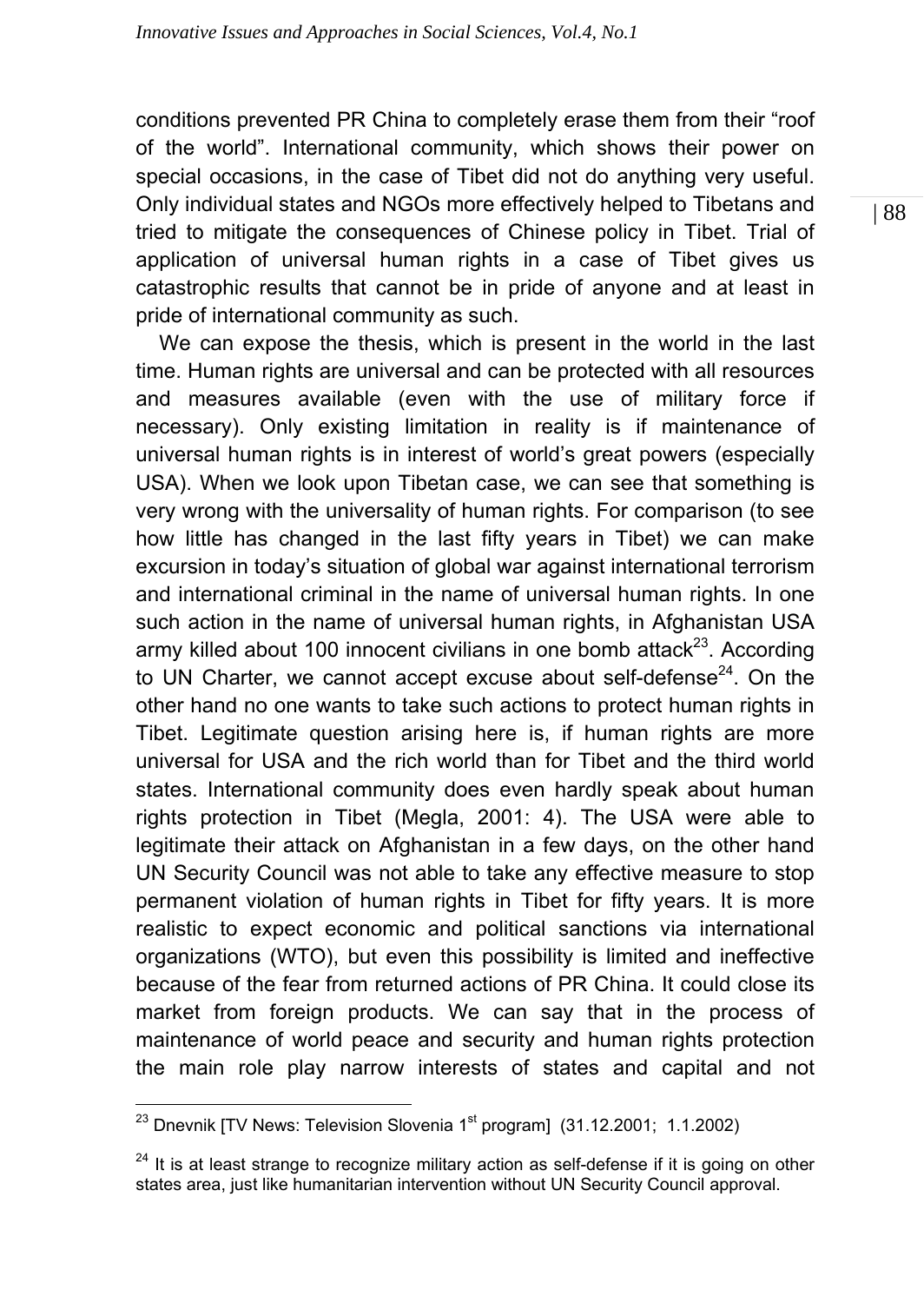international law. In this recognition we can see symbolic win of PR China and *de facto* approval of ongoing violation of "universal" human rights in Tibet even if they are recognized in Constitution of PR China itself.

#### **Conclusion**

 According to all arguments mentioned above we can conclude that Tibet has its own tradition of life separated from Han for more than 1500 years. In that time Tibet developed rich cultural and economic tradition based on a hard climate and geographic conditions and Buddhist religion (which came to Tibet from Indian subcontinent over Himalayan passes). Upon these data we can say that Tibet is culturally different and incompatible whit Chinese one.

 Different sources assume that PR China permanently violates human rights in Tibet. With planned settlement of Hans and birth restriction of Tibetans PR China obviously violates UN Convention on the Prevention and Punishment of the Crime of Genocide (article 2) adopted in 1948. Importance of Tibetan area for PR China is not only as a potential place for reduction of overpopulation of lowland China, but also as a military strategic area. Permanent violation of human rights in the last half of the century with insufficient response of international community shows that PR China is not very afraid of other states. Situation in Tibet is also not too frustrating for other states that are keener on Chinese market than on universality of human rights and its violation in Tibet. On the other hand, it is interesting that Peking is "afraid" of Dalai Lama and his authority of statesman and religious leader in the world. PR China is trying to prevent his appearances in front of world public, which could demand more effective measures for human rights protection in Tibet. When we think about the meaning of Tibetan area for PR China we can say that there is not only prestige but also strategic interest of legal government in Peking. Thinking only about international prestige of PR China it is more desirable to give Tibet autonomy, than repression and human rights violation.

 According to interests of individual states and international community as a special quality one can say that they have no specific interest in this area and treat Tibet as a part of sovereign PR China in which internal affairs do not want to interfere. Such position suited to states (just as PR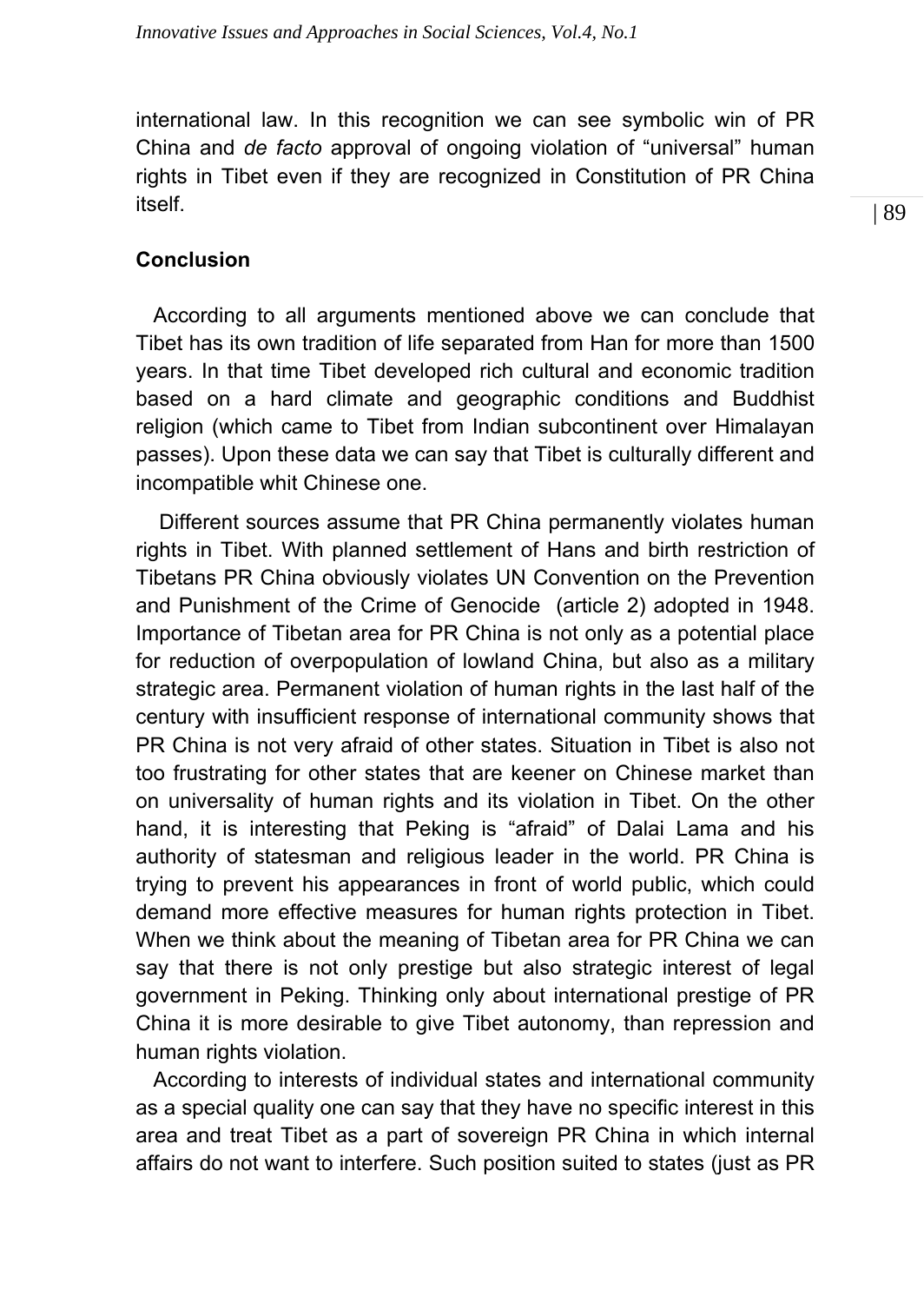China), because they do not need to act in similar cases (Curds, Xinjiang). At the same time they are aware of the need for Chinese market, that could close again if they interfere in Sino-Tibetan relations. Because of the narrow economic interests of states, they are ignoring afore mentioned UN Convention on the Prevention and Punishment of the Crime of Genocide. PR China genocide over Tibetans, restricted by international law, is ongoing for fifty years without serious action of international community.

 We can summarize that PR China with military force occupied area with nation that is (because of differences and dogmatism of PR China) not able to live in democratic coexistence with Hans. In the last fifty years Tibetan area was changed from place for spreading communist ideology into strategic area of PR China. PR China is opposing to any tendencies to more autonomy for Tibet and even weak pressure of international community does not change situation. The reason is in a quite powerful Chinese army and already before mentioned importance of Chinese market that is very important for transnational corporations. The only positive sign can be seen in individuals and NGOs trying to help Tibetans in different ways, also with persuading governments to change their position to Tibetan case.

 At the end of this article we can stress that this short analysis showed us quite an unpleasant picture of Tibetan case. We should pay more attention to every aspect of this problem, but we can conclude that we have to take effective actions for maintenance of human rights in Tibet if we want to call ourselves civilized and human.

## **Literature**

Andersson, Jan, 1992. 'Mit Füßen getreten', in Helmut Steckel, ed., *Tibet darf nicht sterben.* Hamburg: Reidar (181- 192).

Arpi, Claude, 1999. *The Fate of Tibet: When Big Insecst Eat Small Insects.* New Delhi: Har-Anand Publications PVT LTD.

Benko, Vlado, 1997. *Znanost o mednarodnih odnosih* [International relations science]*.* Ljubljana: FDV.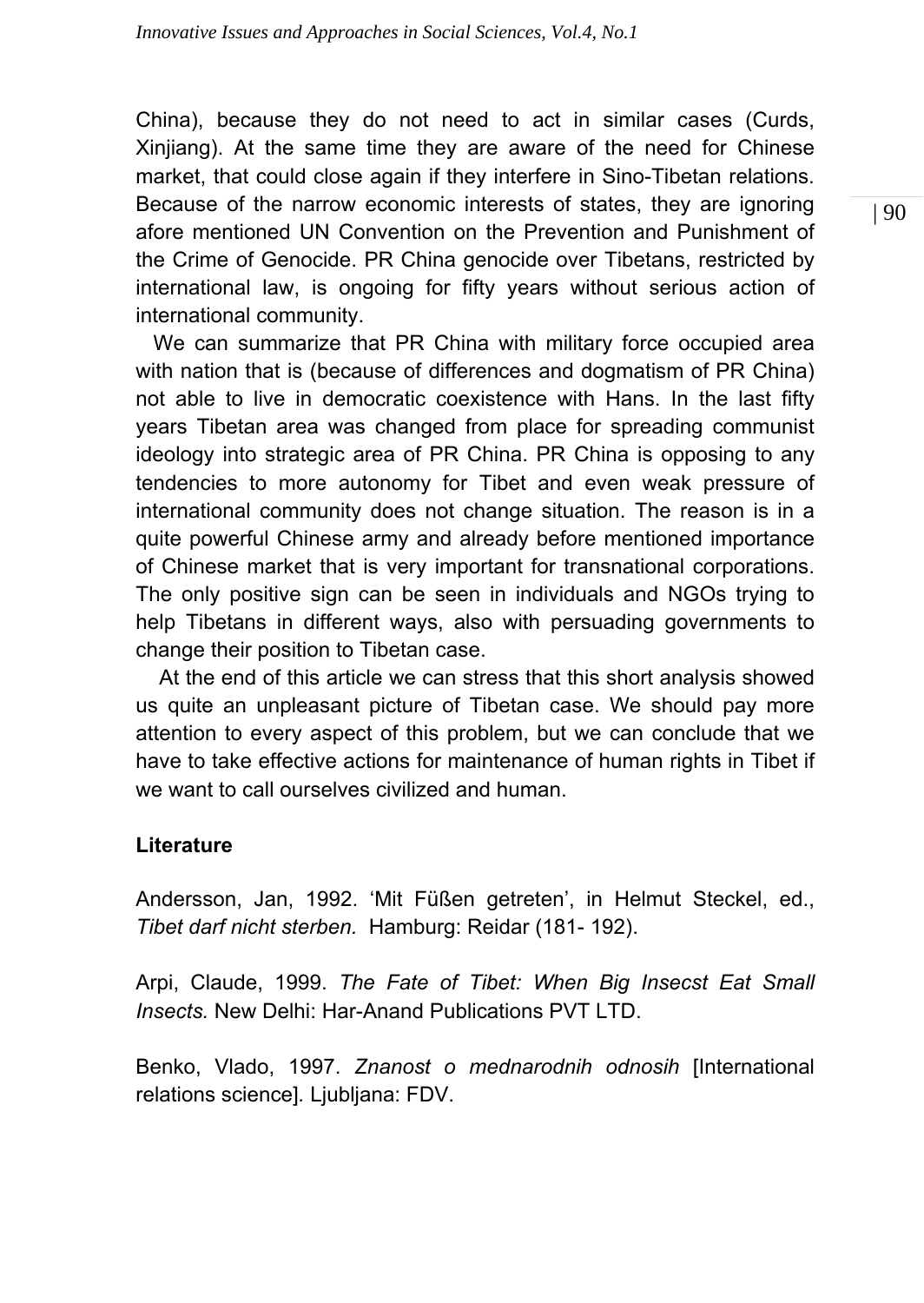Bstan-dzin-rgya-mtsho, Dalaj Lama XIV, 1995. *Svoboda v izgnanstvu: avtobiografija Dalaj Lame*[Freedom in exile: autobiography of Dalai Lama]. Ljubljana: Iskanja.

China. 1991. *National Geographic Magazine*.180(1), Attachment - Map.

Degan, Vladimir, Đuro, 2000. *Međunarodno pravo* [International law]*.* Rijeka: Pravni fakultet sveučilišta u Rijeci.

Dnevnik [TV News: Television Slovenia 1<sup>st</sup> program] (31.12.2001; 1.1.2002)

Goldstein, Melvyn, C., 1998. 'The Dalai Lama's Dilemma', *Foreign Affairs* 77(1): 83-97.

Grizold, Anton and Ferfila, Bogomil, 2000. *Varnostne politike velesil*[Security policies of great powers]*.* Ljubljana: FDV.

Heyu, 1988. *A General Survey of Tibet.* Beijing: New World Press.

Južnič, Stane, 1983. *Lingvistična antropologija* [Linguistic anthropology] *.* Ljubljana: Dopisna delavska univerza Univerzum.

Megla, Maja, 2001. 'Sem samo navaden budistični menih: Dalajlama, tibetanski verski in posvetni voditelj' [I am only Buddhist monk: Dalai Lama, Tibetan religious and political leader], *Sobotna Priloga Dela*, 13 October (4-6).

Petrič, Ernest, 1977. *Mednarodnopravno varstvo narodnih manjšin*  [Protection of national minorities by international law]. Maribor: Založba obzorja.

Petrič, Ernest, 1984. *Pravica do samoodločbe* [Right to selfdetermination]. Maribor: Založba obzorja.

Schwartz, Ronald, David, 1994. *Circle of protest*: *Political ritual in tibetan uprising.* New York: Columbia University Press.

Steckel, Helmut, ed., 1992. *Tibet darf nicht sterben*. Hamburg: Reidar.